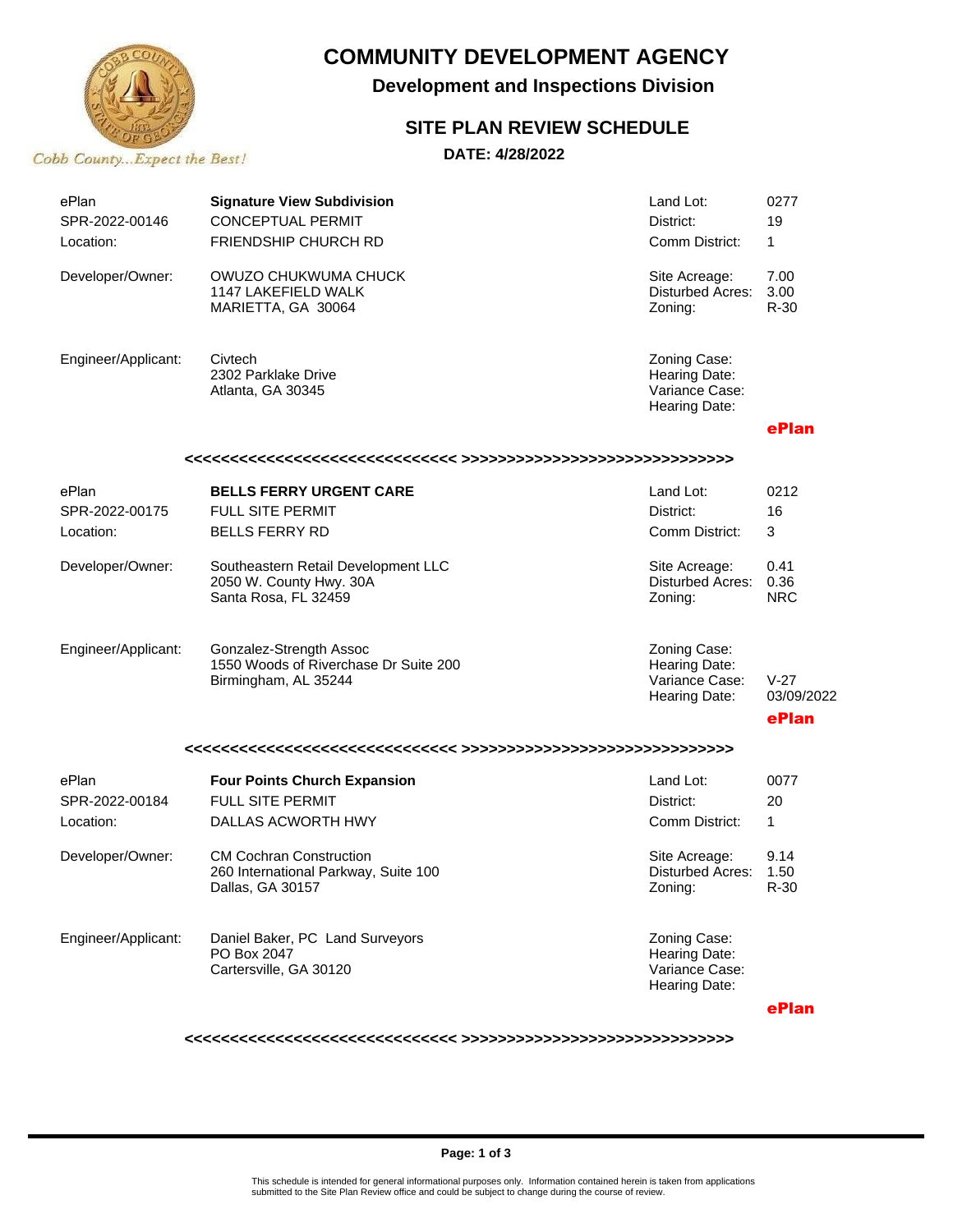

## **COMMUNITY DEVELOPMENT AGENCY**

**Development and Inspections Division**

### **SITE PLAN REVIEW SCHEDULE**

#### **DATE: 4/28/2022**

| ePlan<br>SPR-2022-00185<br>Location: | <b>Bells Ferry Water Line Replacement</b><br><b>FULL SITE PERMIT</b><br>COBB DR      | Land Lot:<br>District:<br>Comm District:                         | 0291<br>17<br>3      |  |  |  |  |
|--------------------------------------|--------------------------------------------------------------------------------------|------------------------------------------------------------------|----------------------|--|--|--|--|
| Developer/Owner:                     | Cobb County Water System<br>660 South Cobb Dr<br>Marietta, GA 30060                  | Site Acreage:<br>Disturbed Acres:<br>Zoning:                     | 11.47<br>2.71<br>N/A |  |  |  |  |
| Engineer/Applicant:                  | Walden Ashworth & Associates<br>1827 Powers Ferry RD<br>Atlanta, GA 30339            | Zoning Case:<br>Hearing Date:<br>Variance Case:<br>Hearing Date: |                      |  |  |  |  |
|                                      |                                                                                      |                                                                  | ePlan                |  |  |  |  |
|                                      |                                                                                      |                                                                  |                      |  |  |  |  |
| ePlan<br>SPR-2022-00186              | <b>Cobb County Police Precinct No. 6</b><br><b>FULL SITE PERMIT</b>                  | Land Lot:<br>District:                                           | 0407<br>16           |  |  |  |  |
| Location:                            | <b>GORDY PKWY</b>                                                                    | Comm District:                                                   | 3                    |  |  |  |  |
| Developer/Owner:                     | Cobb County<br>100 Cherokee Street<br>Marietta, GA 30066                             | Site Acreage:<br>Disturbed Acres:<br>Zoning:                     | 4.42<br>1.20<br>O&I  |  |  |  |  |
| Engineer/Applicant:                  | <b>Brewer Engineering</b><br>400 Galleria Parkway, Suite 1500<br>Atlanta, GA 30339   | Zoning Case:<br>Hearing Date:<br>Variance Case:<br>Hearing Date: |                      |  |  |  |  |
|                                      |                                                                                      |                                                                  | ePlan                |  |  |  |  |
|                                      |                                                                                      |                                                                  |                      |  |  |  |  |
| ePlan                                | <b>AJAY North America New Warehouse Building</b>                                     | Land Lot:                                                        | 0941                 |  |  |  |  |
| SPR-2022-00187                       | <b>CONCEPTUAL PERMIT</b>                                                             | District:                                                        | 19                   |  |  |  |  |
| Location:                            | <b>INDUSTRY RD</b>                                                                   | Comm District:                                                   | 4                    |  |  |  |  |
| Developer/Owner:                     | <b>Barnsley Construction Group</b><br>396 Senoia Road, Suite 102<br>Tyrone, GA 30290 | Site Acreage:<br><b>Disturbed Acres:</b><br>Zoning:              | 6.85<br>1.00<br>HI   |  |  |  |  |
| Engineer/Applicant:                  | Edison Engineering Group, LLC<br>2203 Charles Hardy Parkway<br>Dallas, GA 30157      | Zoning Case:<br>Hearing Date:<br>Variance Case:<br>Hearing Date: |                      |  |  |  |  |
|                                      |                                                                                      |                                                                  | ePlan                |  |  |  |  |

**<<<<<<<<<<<<<<<<<<<<<<<<<<<<<< >>>>>>>>>>>>>>>>>>>>>>>>>>>>>>**

#### **Page: 2 of 3**